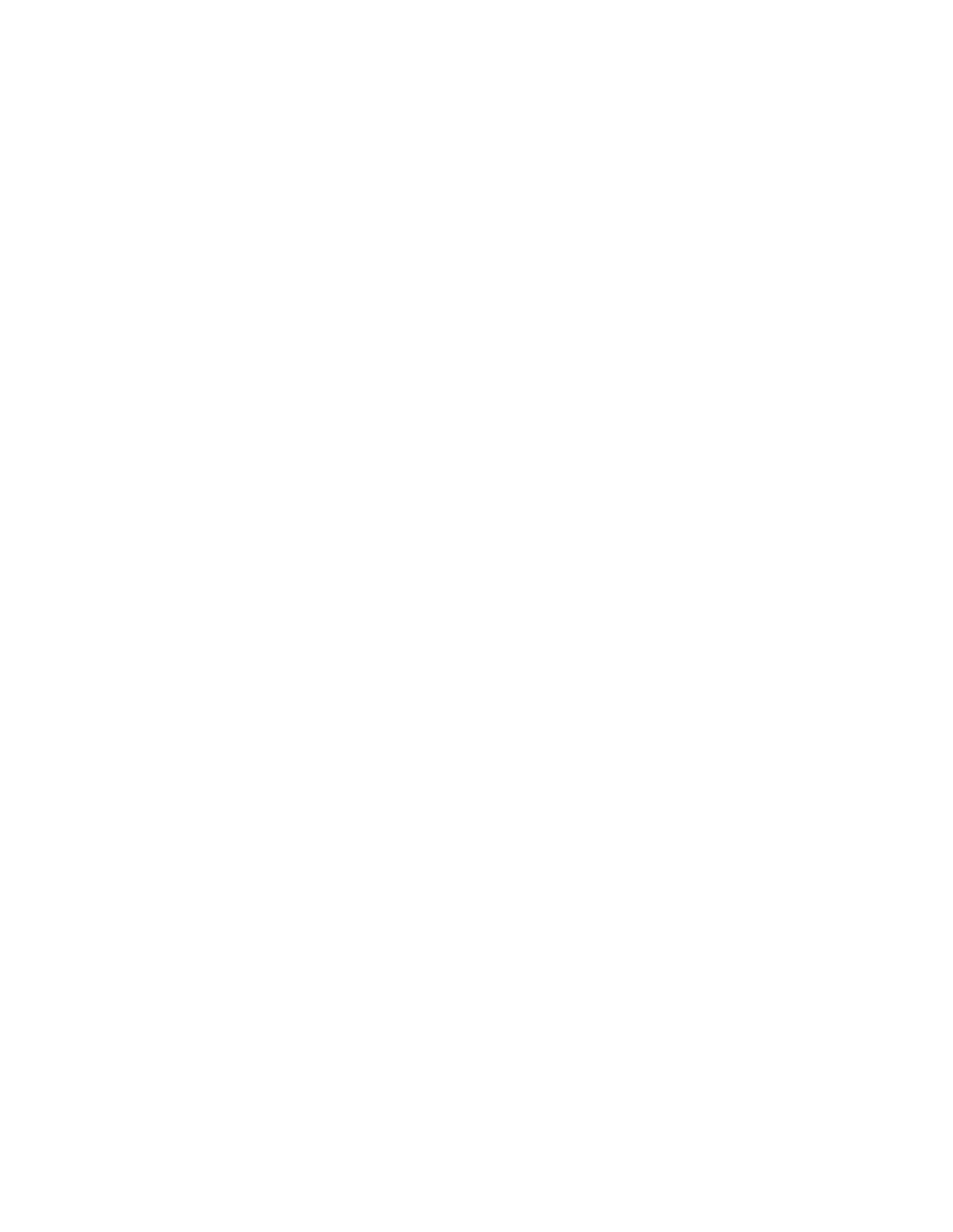Chairman Lipps, Vice Chair Holmes, Ranking Member Russo, and Members of e House Health Committee, thank you for the opportunity to provide proponent stimony on House Bill 248.

My name is Angela Sabol. I have a doctorate of physical therapy working in the acute setting and a part of my caseload is patients with active covid; in addition I am a wife and mother. I support House BIll 248 for many reasons, but the most important of all these is protection of transparent informed consent to ANY and ALL medical treatments and health decisions. Informed consent is FUNDAMENTAL to both ETHICS and LAW and WE as Americans should have the LIBERTY-as endowed by our Creator with certain unalienable Rights-to choose what goes into our body, more importantly what goes into directly into blood affecting all organs, and EVEN MORE importantly what is transcribed into our DNA so we may live our Lives and pursuit of our Happiness.

I, along with some of my healthcare workers, as free Americans living in Ohio, should NOT have to be worried if we are going to be fired from work because we don't want a vaccine.

I should NOT have to worry, if I or my family will end up segregated as second class citizens for my strong religious convictions limited to where we can work, travel, go to school or shop.

I should NOT feel like I am or anyone in my family is being COERCED into taking it, that is not freedom.

I should NOT have to wake up at night crying if wondering if I am COERCED into taking this vaccine if I will end up as one of the 12 thousand deaths or 46 thousand hospitalized, or the 14 thousand permanently disabled as reported on VAERS July 30, 2021 when I have over a 99% percent chance of recovering from this virus.

I am not an anti vaxxer. I want everyone who wants any vaccine to receive it. I want the freedom to weigh risk vs benefits, I want long term (10-20 years) 3rd party studies on this new type of vaccine, and last pursuit of happiness looks like ultimate health to me, and I want the FREEDOM to choose to support my innate,amazing immune system with things that are natural and less invasive measures first.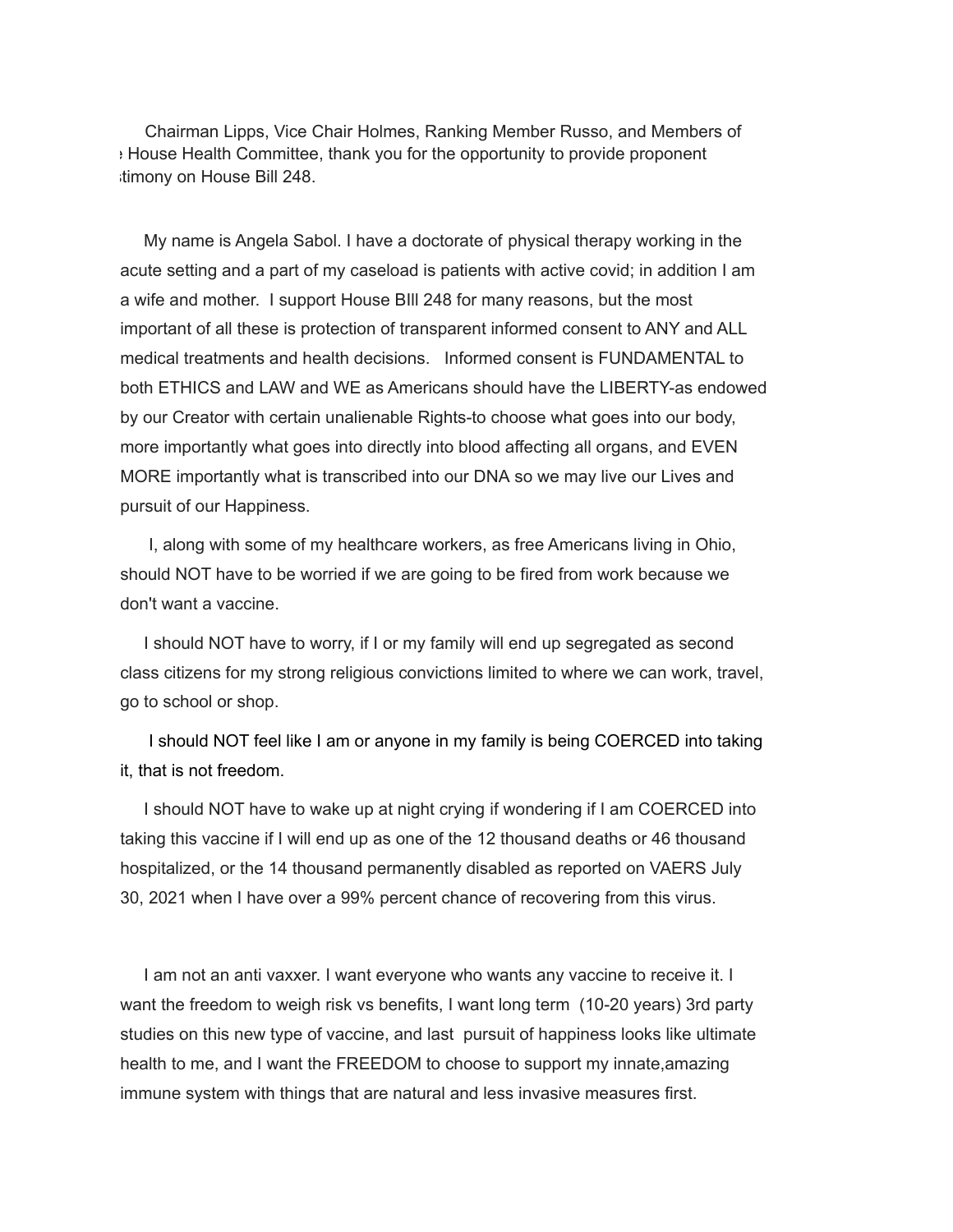However, if this bill does NOT go into effect immediately I, along with thousands of others will lose some of our unalienable rights. So I am calling on you to stand up to protect our rights.

I already have had a taste of discrimentation and lack of informed consent these past two years. My two year old son only has 11 of the approximate 25 vaccines for his age. While I was pregnant I made sure I found a pediatrician who supported the vaccination schedule because that is what I believed in: my spouse, my older daughter, myself are all fully vaccinated.

After my son's second month set of vaccines he had a terrifying adverse reaction. When I called the doctor's office it was downplayed and told it was "normal". As I stated earlier, I have a doctorate in the medical field. I took classes with medical students and my professors demanded we question everything. I had also been educated on the importance of recognizing adverse reactions when I am personally facilitating treatments and to stop course, and also the adverse reaction to drugs are posted in every patient's room at the hospital.

During the next 6 months, his reaction was downplayed whenever I mentioned it to different care providers, I was belittled for my concerns, and asked not to come back to the first pediatrician because of my questions. I wasn't trying to get out of him getting his vaccines, I wanted scientific answers, and wanted a productive dialogue, I wanted comfort that I was doing the best thing for my son.

Finding a new pediatrician was almost impossible because he was behind schedule at 7 months, the secretaries of the different practices I called told me they weren't accepting new patients and I eventually lied and stated I was new to the area to see another pediatrician. During his first visit, the doctor listened to my concerns but didn't address them, nor did he answer my questions and I was guilted into giving my son another 3 vaccines. He had another mild reaction, a "normal reaction", that led to a cascade of events that is still taking a toll on our time, his health and our pocketbooks. I was asked to leave the practice after I told the pediatrician at the next well visit, "Not today" regarding another vaccine. My questions from my hours of reading studies and inserts are still unanswered and I wasn't ready for another possible reaction.